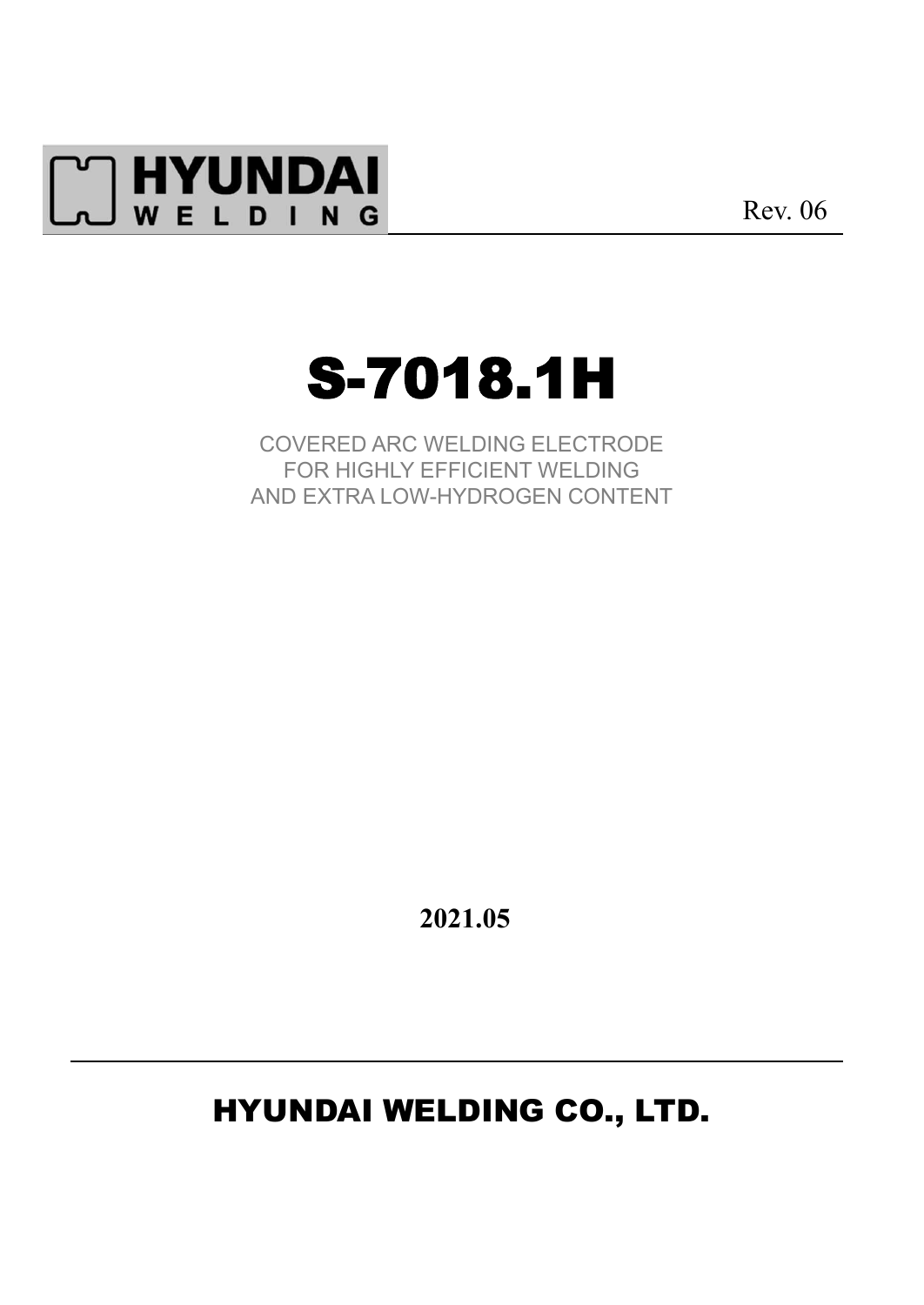| <b>Specification</b><br><b>AWS A5.1</b><br>E7018-1 H4R<br><b>JIS Z 3211</b><br>E4918 H5<br><b>EN ISO 2560-A</b><br>E42 4 B 3 2 H5<br>❖ Applications<br>Structures using 490MPa class high tensile steel, such as bridges,<br>building, rolling stock and low temperature used for structures.<br><b>❖ Characteristics</b><br>S-7018.1H is an iron powder low hydrogen type electrode.<br>on Usage<br>Its coating contains much iron powder, which increasing<br>working efficiency. Its usability is good with direct current<br>applications and extra low-hydrogen electrode. (HDM $\leq 4$ m $\ell$ /100g).<br><b>♦ Note on Usage</b><br>1. Dry the electrodes at $350 \sim 400 \degree$ (662~752°F) for 30~60 minutes<br>before use.<br>2. Keep the arc as short as possible, and avoid large width weaving.<br>3. Adopt back step method or strike the arc on a small steel plate<br>prepared for this particular purpose to prevent blowholes<br>at the arc starting.<br>4. Use the wind screen against strong wind. |  |
|----------------------------------------------------------------------------------------------------------------------------------------------------------------------------------------------------------------------------------------------------------------------------------------------------------------------------------------------------------------------------------------------------------------------------------------------------------------------------------------------------------------------------------------------------------------------------------------------------------------------------------------------------------------------------------------------------------------------------------------------------------------------------------------------------------------------------------------------------------------------------------------------------------------------------------------------------------------------------------------------------------------------------|--|
|                                                                                                                                                                                                                                                                                                                                                                                                                                                                                                                                                                                                                                                                                                                                                                                                                                                                                                                                                                                                                            |  |
|                                                                                                                                                                                                                                                                                                                                                                                                                                                                                                                                                                                                                                                                                                                                                                                                                                                                                                                                                                                                                            |  |
|                                                                                                                                                                                                                                                                                                                                                                                                                                                                                                                                                                                                                                                                                                                                                                                                                                                                                                                                                                                                                            |  |
|                                                                                                                                                                                                                                                                                                                                                                                                                                                                                                                                                                                                                                                                                                                                                                                                                                                                                                                                                                                                                            |  |
|                                                                                                                                                                                                                                                                                                                                                                                                                                                                                                                                                                                                                                                                                                                                                                                                                                                                                                                                                                                                                            |  |
|                                                                                                                                                                                                                                                                                                                                                                                                                                                                                                                                                                                                                                                                                                                                                                                                                                                                                                                                                                                                                            |  |
|                                                                                                                                                                                                                                                                                                                                                                                                                                                                                                                                                                                                                                                                                                                                                                                                                                                                                                                                                                                                                            |  |
|                                                                                                                                                                                                                                                                                                                                                                                                                                                                                                                                                                                                                                                                                                                                                                                                                                                                                                                                                                                                                            |  |
|                                                                                                                                                                                                                                                                                                                                                                                                                                                                                                                                                                                                                                                                                                                                                                                                                                                                                                                                                                                                                            |  |
|                                                                                                                                                                                                                                                                                                                                                                                                                                                                                                                                                                                                                                                                                                                                                                                                                                                                                                                                                                                                                            |  |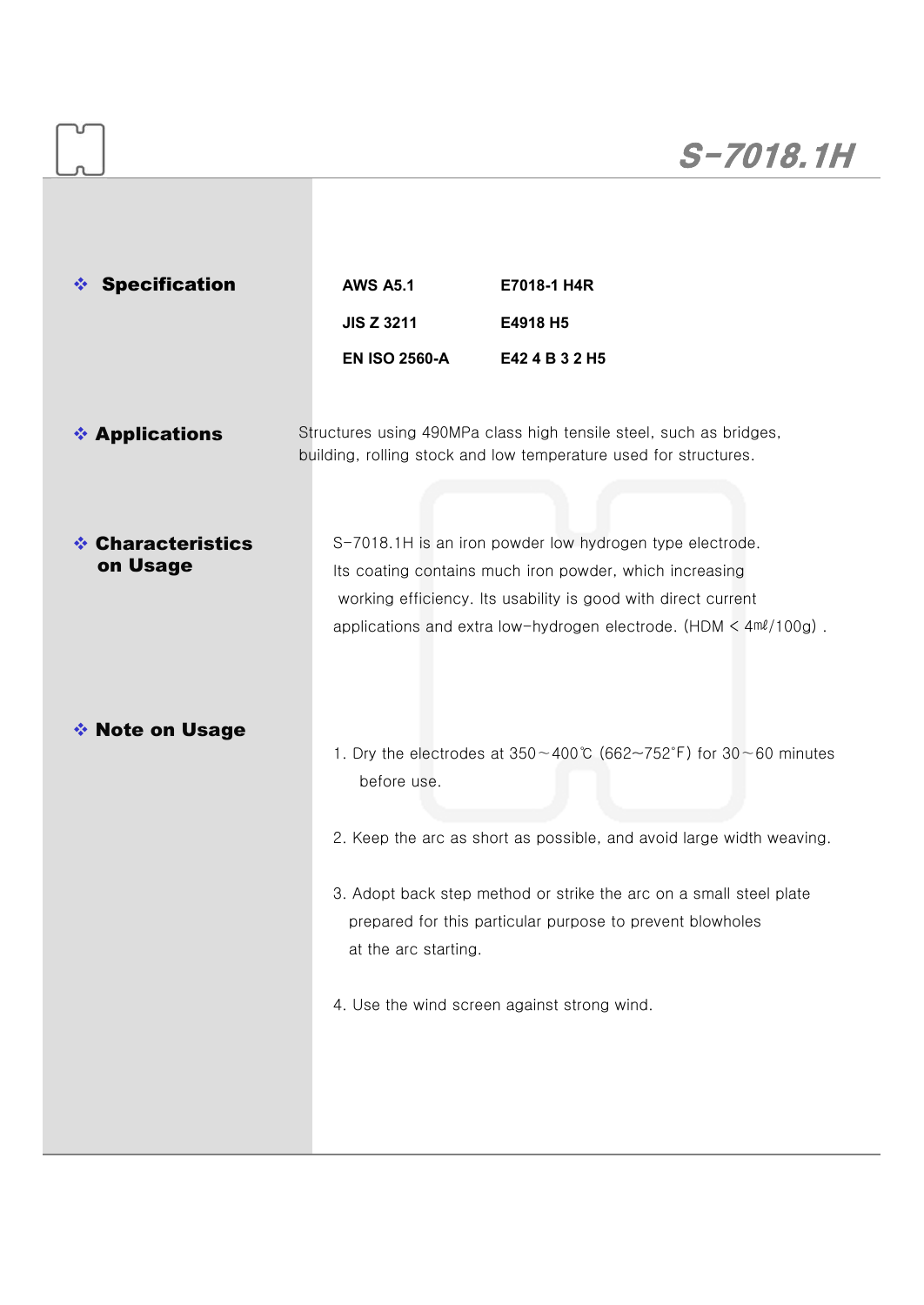## Mechanical properties & Chemical compositions of Deposited metal

#### v Welding Conditions

| Measurement method : AWS A5.1 |    |                                                                                                                                                                    |
|-------------------------------|----|--------------------------------------------------------------------------------------------------------------------------------------------------------------------|
| Diameter                      | ÷. | 3.2mm(1/8in), 4.0mm(5/32in). 5.0mm(3/16in)                                                                                                                         |
| Welding position              | ÷. | Flat (1G-PA)                                                                                                                                                       |
| <b>Welding Polarity</b>       | ÷. | AC or DC+                                                                                                                                                          |
| <b>Welding Current</b>        | t. | $3.2mm(1/8in) = 130~140Amp$ , 12passes - 6 layers<br>4 0mm( $5/32$ in) = 170~180Amp, 16passes - 8 layers<br>$5.0$ mm $(3/16)$ in) = 200~220Amp, 14passes – 6layres |
| Interpass Temp.               | t. | 105~175℃ (221~347°F)                                                                                                                                               |
| Test plate                    | ÷. | EH36 (groove shape as below)                                                                                                                                       |

## v Groove configuration



This information is provided solely for the purpose of confirming product conformance with applicable standards. The serviceability of a product or structure utilizing this type of information is and must be the sole responsibility of the builder/user. Many variables beyond the control of HYUNDAI WELDING CO., LTD. affect the results obtained in applying this type of information. These variables include, but are notlimited to, welding procedure, shielding gas, plate chemistry and temperature, weldment design, fabrication methods and service requirements.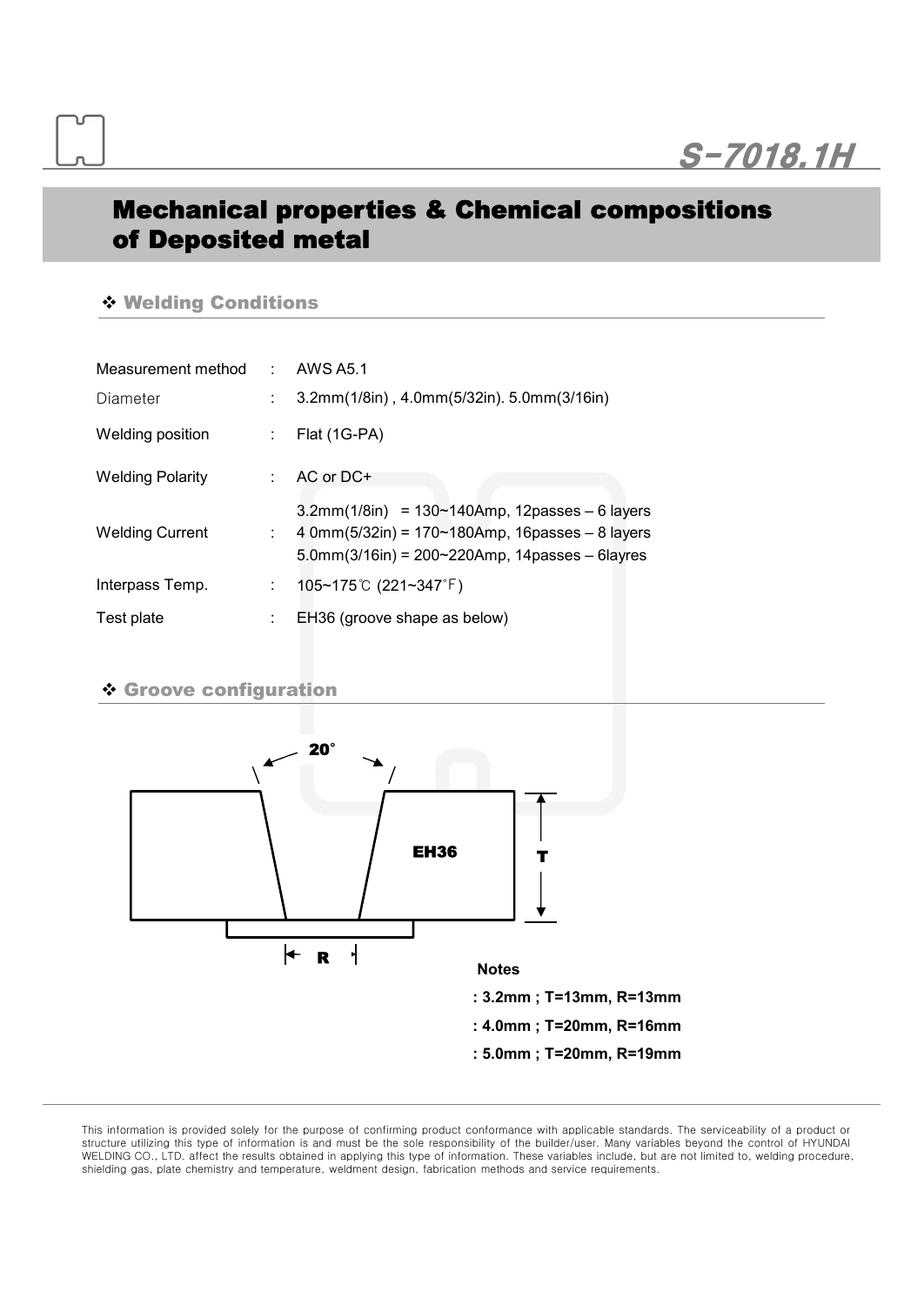## Mechanical Properties & Chemical Compositions of All Weld Metal

## v Mechanical properties of deposited metal in as-welded condition

| Welding   | <b>Tensile Test Results</b><br>Size |                                  |                                  | CVN Impact<br>Test J (ft·lbs) |                                   |
|-----------|-------------------------------------|----------------------------------|----------------------------------|-------------------------------|-----------------------------------|
| Polarity  | mm(in)                              | YS<br>MPa (lbs/in <sup>2</sup> ) | YS<br>MPa (lbs/in <sup>2</sup> ) | EL<br>(%)                     | $-45^{\circ}$ C( $-49^{\circ}$ F) |
|           | 3.2(1/8)                            | 512(74,200)                      | 574(83,200)                      | 31.6                          | 143(106)                          |
| AC.       | 4.0(5/32)                           | 534(77,400)                      | 585(84,800)                      | 30.0                          | 128(94)                           |
|           | 5.0(3/16)                           | 489(70,900)                      | 562(81,500)                      | 32.8                          | 116(86)                           |
| AWS Spec. |                                     | $\geq 400(58,000)$               | $\geq 490(71,000)$               | $\geq$ 22                     | $\geq$ 27(20)                     |

### $\cdot$  Chemical compositions of deposited metal (wt%)

| Welding<br>Polarity | Size<br>mm(in) | C       | Si    | Mn      | P      | S      |
|---------------------|----------------|---------|-------|---------|--------|--------|
|                     | 3.2(1/8)       | 0.06    | 0.39  | 1.25    | 0.012  | 0.006  |
| АC                  | 4.0(5/32)      | 0.06    | 0.42  | 1.31    | 0.014  | 0.007  |
|                     | 5.0(3/16)      | 0.07    | 0.39  | 1.28    | 0.013  | 0.004  |
| AWS Spec.           |                | $≤0.15$ | ≤0.75 | $≤1.60$ | ≤0.035 | ≤0.035 |

This information is provided solely for the purpose of confirming product conformance with applicable standards. The serviceability of a product or structure utilizing this type of information is and must be the sole responsibility of the builder/user. Many variables beyond the control of HYUNDAI WELDING CO., LTD. affect the results obtained in applying this type of information. These variables include, but are notlimited to, welding procedure, shielding gas, plate chemistry and temperature, weldment design, fabrication methods and service requirements.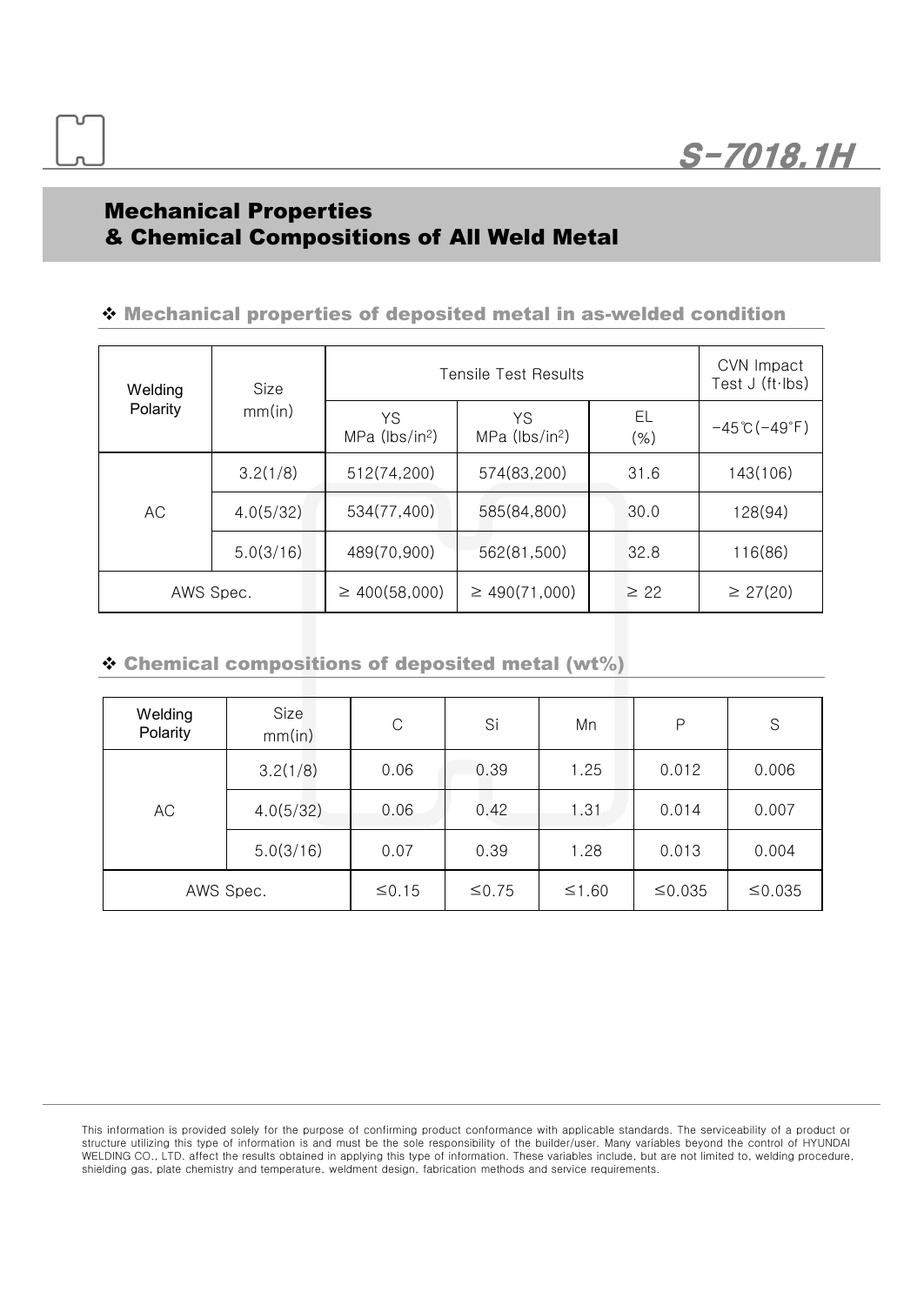## Mechanical Properties & Chemical Compositions of All Weld Metal

### v Mechanical properties of deposited metal in as-welded condition

| Welding     | Size      |                                    | <b>Tensile Test Results</b>      |               | CVN Impact<br>Test J (ft·lbs)      |
|-------------|-----------|------------------------------------|----------------------------------|---------------|------------------------------------|
| Polarity    | mm(in)    | YS<br>$MPa$ (lbs/in <sup>2</sup> ) | YS<br>MPa (lbs/in <sup>2</sup> ) | EL<br>$(\% )$ | $-45^{\circ}$ C ( $-49^{\circ}$ F) |
|             | 3.2(1/8)  | 500(72,500)                        | 557(80,800)                      | 31.7          | 120(88)                            |
| <b>DCEP</b> | 4.0(5/32) | 502(72,800)                        | 562(81,500)                      | 30.4          | 127(93)                            |
|             | 5.0(3/16) | 491(71,200)                        | 542(78,600)                      | 31.4          | 105(77)                            |
| AWS Spec.   |           | $\geq 400(58,000)$                 | $\geq 490(71,000)$               | $\geq$ 22     | $\geq$ 27(20)                      |

### $\cdot$  Chemical compositions of deposited metal (wt%)

| Welding<br>Polarity | Size<br>mm(in) | С       | Si    | Mn      | P      | S      | Ni      |
|---------------------|----------------|---------|-------|---------|--------|--------|---------|
|                     | 3.2(1/8)       | 0.06    | 0.40  | 1.21    | 0.014  | 0.008  | 0.225   |
| <b>DCEP</b>         | 4.0(5/32)      | 0.06    | 0.43  | 1.24    | 0.011  | 0.008  | 0.238   |
|                     | 5.0(3/16)      | 0.06    | 0.36  | 1.19    | 0.013  | 0.007  | 0.220   |
| AWS Spec.           |                | $≤0.15$ | ≤0.75 | $≤1.60$ | ≤0.035 | ≤0.035 | ≤ 0.305 |

This information is provided solely for the purpose of confirming product conformance with applicable standards. The serviceability of a product or structure utilizing this type of information is and must be the sole responsibility of the builder/user. Many variables beyond the control of HYUNDAI WELDING CO., LTD. affect the results obtained in applying this type of information. These variables include, but are notlimited to, welding procedure, shielding gas, plate chemistry and temperature, weldment design, fabrication methods and service requirements.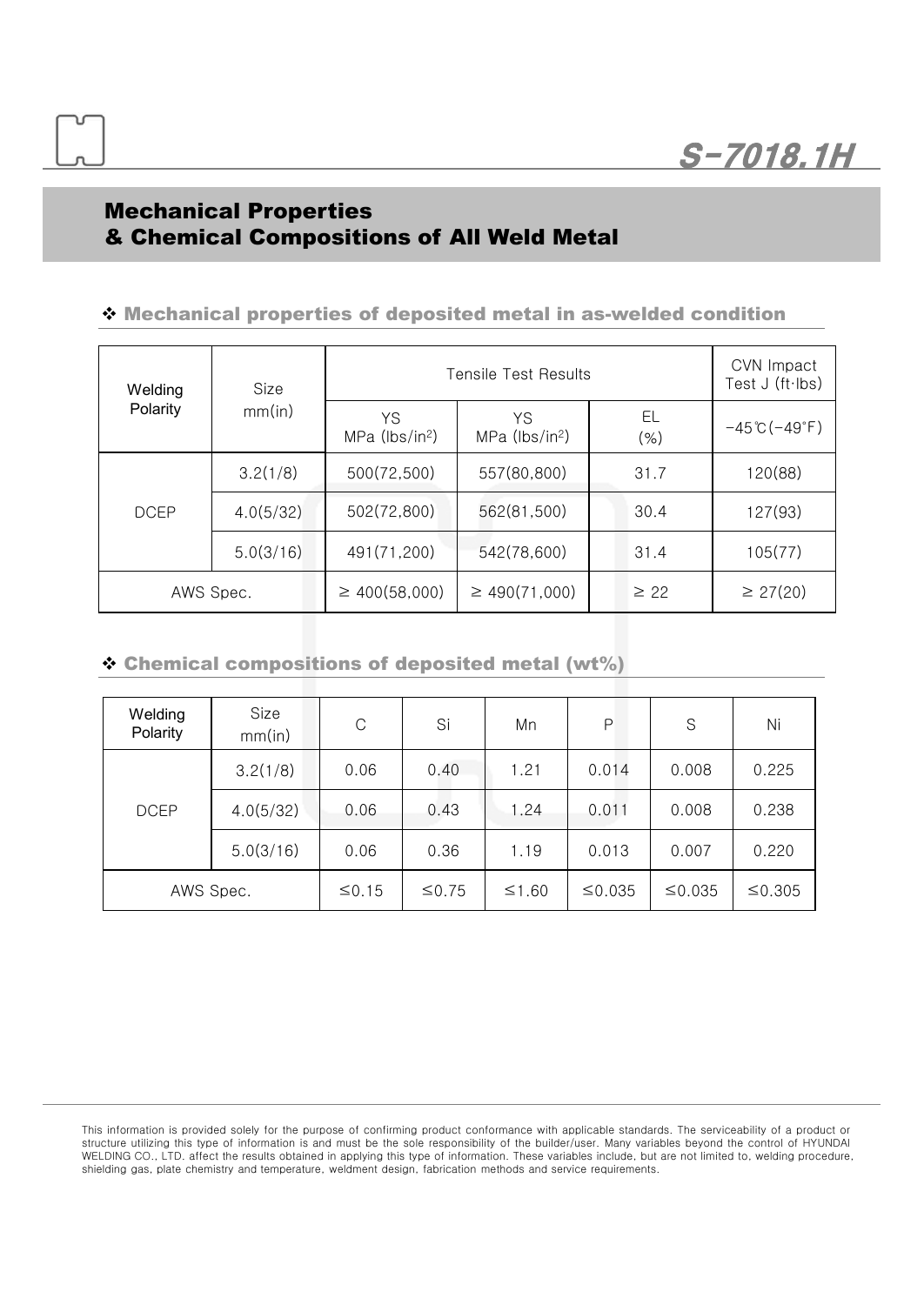S-7018.1H

## Absorbed Moisture contents & Diffusible Hydrogen Content

#### v Absorbed Moisture contents

| Measurement method                  | $:$ AWS A4.4                                                        |
|-------------------------------------|---------------------------------------------------------------------|
| Diameter                            | $: 4.0$ mm $(5/32$ in)                                              |
| Exposed environment                 | : $30^{\circ}C(86^{\circ}F)$ and 80% Relative humidity (RH)         |
| Exposed Time                        | : 3~12 hours (* AWS requirement is period of not less then 9 hours) |
| Analysis method                     | Infrared Detector                                                   |
| Limit of moisture content "E7018-1" | : As-Received or Reconditioned ( $\leq$ 0.6%) / As-Exposed (N.S)    |

"E7018-1 H4R" : As-Received or Reconditioned (≤0.3%) / As-Exposed (≤0.4%)

| Absorbed moisture contents (wt%) |       |       |       |       |  |
|----------------------------------|-------|-------|-------|-------|--|
| As-received                      | 2hr   | 4hr   | 6hr   | 9hr   |  |
| 0.070                            | 0.090 | 0.095 | 0.104 | 0.100 |  |

### v Diffusible Hydrogen Content

| Diameter             | : 4.0mm(5/32in)                                                |
|----------------------|----------------------------------------------------------------|
| Exposed environment  | : $30^{\circ}C(86^{\circ}F)$ and $80\%$ Relative humidity (RH) |
| Exposed time         | $: 3 - 9$ hours                                                |
| Re-drying conditions | : 350℃ X 1hr (662°F X 1hr)                                     |
| Welding current      | : $170 \sim 180$ Amp, AC or DC+                                |
| Test method          | AWS A4.3 (Gas chromatography method)                           |

| Welding     | Diffusible hydrogen content (ml/100g) |      |      |      |      |  |
|-------------|---------------------------------------|------|------|------|------|--|
| Polarity    | Х1                                    | X2   | X3   | X4   | Ave. |  |
| АC          | 2.48                                  | 2.66 | 3.01 | 2.83 | 2.74 |  |
| <b>DCEP</b> | 3.06                                  | 2.55 | 2.24 | 2.49 | 2.59 |  |

This information is provided solely for the purpose of confirming product conformance with applicable standards. The serviceability of a product or structure utilizing this type of information is and must be the sole responsibility of the builder/user. Many variables beyond the control of HYUNDAI WELDING CO., LTD. affect the results obtained in applying this type of information. These variables include, but are notlimited to, welding procedure, shielding gas, plate chemistry and temperature, weldment design, fabrication methods and service requirements.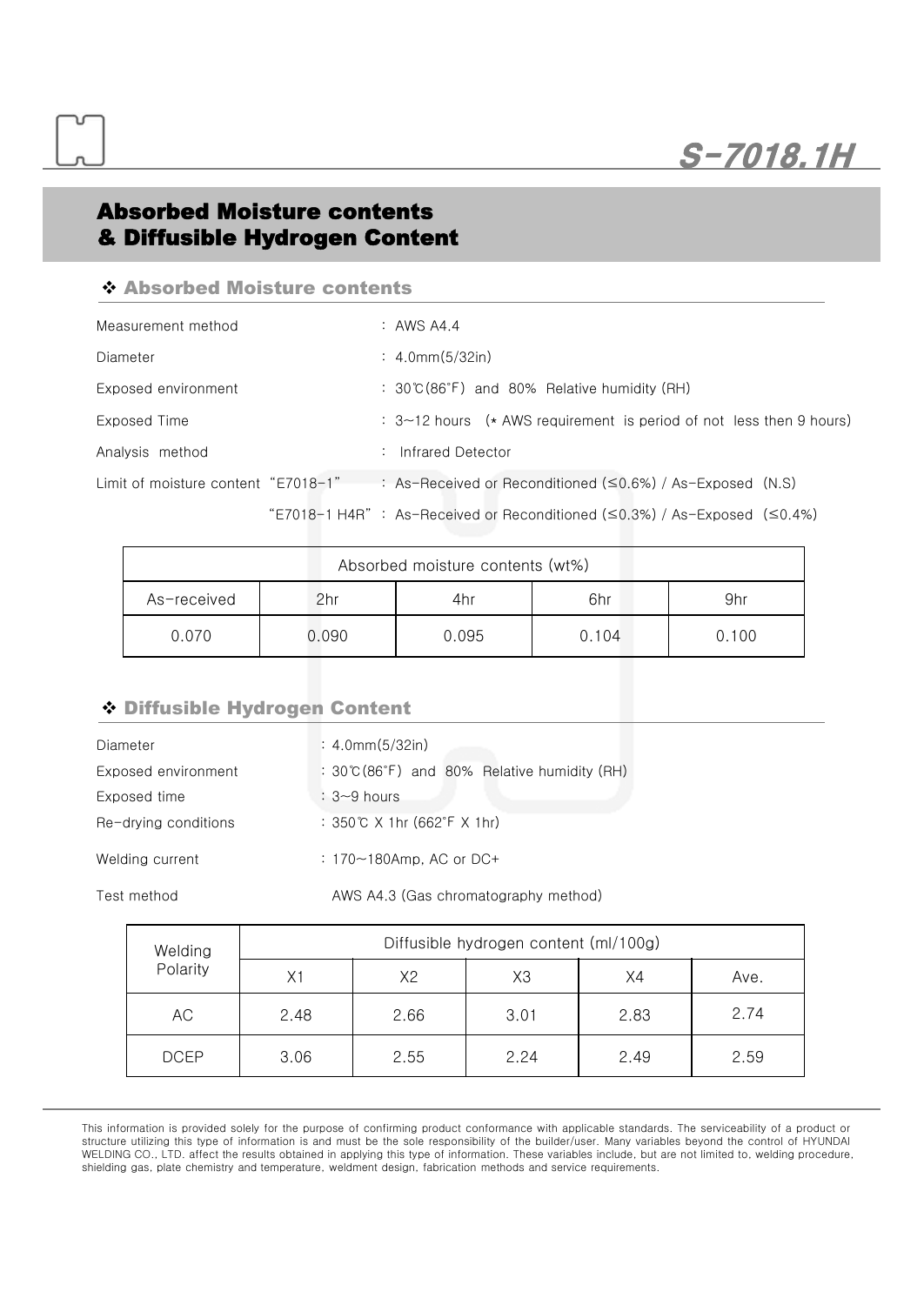## **Weldability** & Welding Efficiency

#### v Weldability

| Division Item                    | Flat (1G-PA) | V-Up (3G-PF)     |
|----------------------------------|--------------|------------------|
| Arc stability                    | Good         | <b>Fxcellent</b> |
| Melting rate                     | Excellent    | Excellent        |
| Deposition rate                  | Excellent    | Excellent        |
| Resistance of spatter occurrence | Excellent    | Good             |
| Bead appearance                  | Excellent    | Excellent        |
| Slag detachability               | Good         | Good             |

## v Test Conditions of Deposition Efficiency

|                                                                               | Base Metal    |                                               | Welding conditions |                           |          |  |
|-------------------------------------------------------------------------------|---------------|-----------------------------------------------|--------------------|---------------------------|----------|--|
| Consumable                                                                    | Specification | Dimension,<br>mm(in)                          | Amp.<br>(A)        | Welding speed<br>(mm/min) | Position |  |
| $S-7018.1H$<br>$(4.0 \times 400 \text{ mm})$<br>$(5/32 \times 16 \text{ in})$ | ASTM A36      | 300 X 100 X12<br>$(12 \times 3.9 \times 0.5)$ | 170<br>$(DC+)$     | 200                       | $1G-PA$  |  |

#### v Results of Deposition Efficiency Test

|                                                        | Deposition efficiency(%) |                |  |
|--------------------------------------------------------|--------------------------|----------------|--|
| Consumable                                             | For electrode            | For core wire  |  |
| S-7018.1H<br>$4.0 \times 400$ mm $(5/32 \times 16)$ in | $65 \sim 70$             | $120 \sim 125$ |  |

This information is provided solely for the purpose of confirming product conformance with applicable standards. The serviceability of a product or structure utilizing this type of information is and must be the sole responsibility of the builder/user. Many variables beyond the control of HYUNDAI WELDING CO., LTD. affect the results obtained in applying this type of information. These variables include, but are notlimited to, welding procedure, shielding gas, plate chemistry and temperature, weldment design, fabrication methods and service requirements.